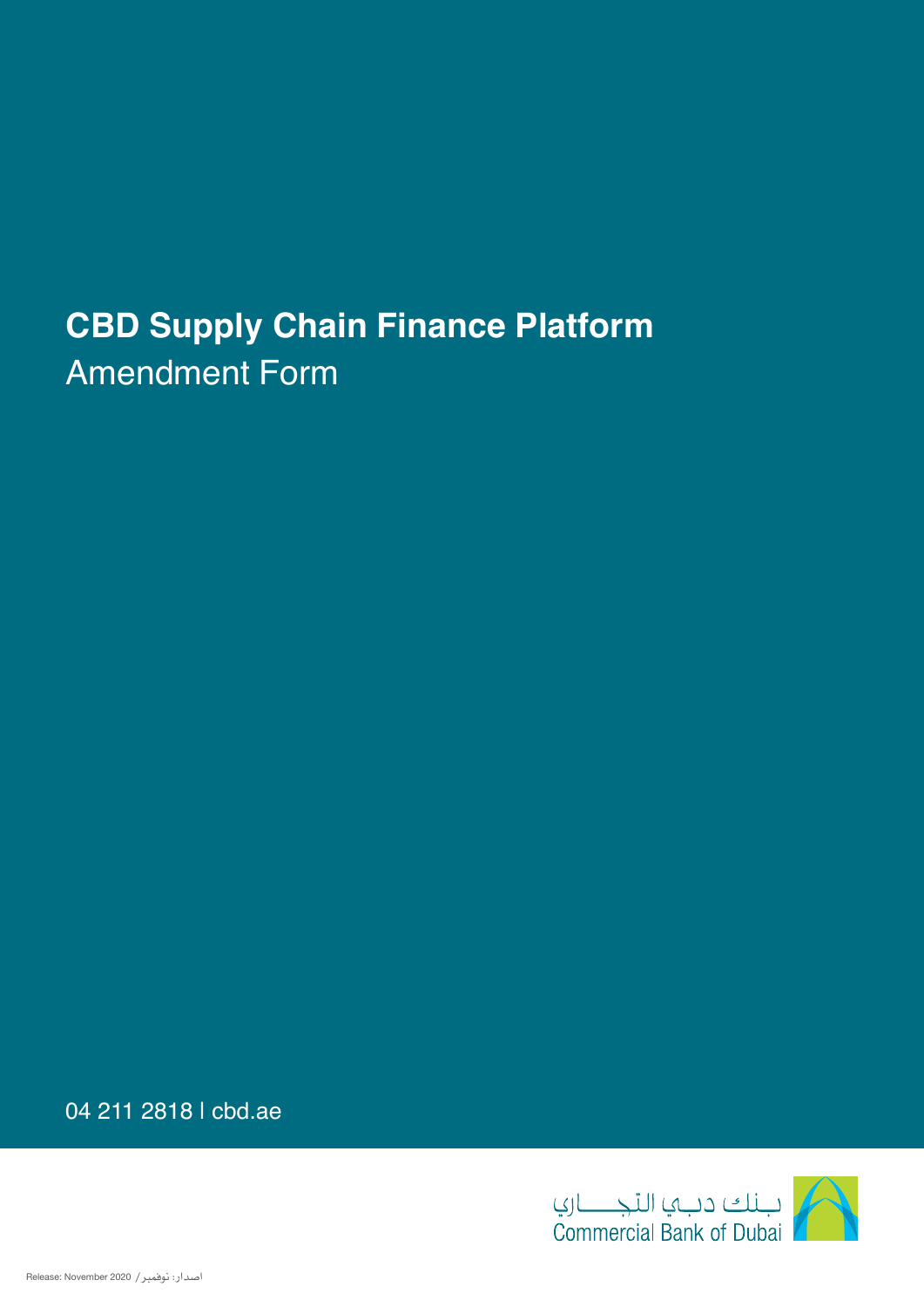# **CBD SUPPLY CHAIN FINANCE PLATFORM** AMENDMENT FORM



| 1. Company Details                                                                                              |  |  |  |  |
|-----------------------------------------------------------------------------------------------------------------|--|--|--|--|
| Company Name                                                                                                    |  |  |  |  |
| <b>Account Number</b>                                                                                           |  |  |  |  |
| 2. Supply Chain Finance - Modules (Add / Delete)                                                                |  |  |  |  |
| Delete<br><b>Buyer Centric Module</b><br>Add                                                                    |  |  |  |  |
| Seller Centric Module<br>Add<br>Delete                                                                          |  |  |  |  |
| 3. Add / Modify Invoicing Currencies & Settlement Bank Accounts                                                 |  |  |  |  |
| Please list the currencies in which, the Invoices are being raised                                              |  |  |  |  |
| <b>USD</b><br><b>EUR</b><br>SAR<br><b>AED</b><br><b>GBP</b><br>Others (please specify)                          |  |  |  |  |
| Other Currency (ies):                                                                                           |  |  |  |  |
| Financing & Settlement will be done in the same currency in which the facility is being granted/availed.        |  |  |  |  |
| Settlement Account Number (AED) <sup>1</sup>                                                                    |  |  |  |  |
| Settlement Account Number (USD) <sup>2</sup>                                                                    |  |  |  |  |
| <b>Modify Settlement Account Number</b>                                                                         |  |  |  |  |
| In case, if you wish to provide revised/new settlement account against the Invoice currency, please list below: |  |  |  |  |
| New Settlement Account Number (AED) <sup>1</sup>                                                                |  |  |  |  |
| New Settlement Account Number (USD) <sup>2</sup>                                                                |  |  |  |  |
| <sup>1</sup> If facility is availed in AED                                                                      |  |  |  |  |
| <sup>2</sup> If facility is availed in USD                                                                      |  |  |  |  |

## **4. Counterparty De-Listing Request**

We request CBD to delist below counterparty(ies) from the SCF Programme with immediate effect and revoke all the system access rights. We hereby confirm that we no longer deal with below counterparty(ies) or we do not wish to extend SCF programme to them.

| <b>SI No</b> | <b>Counterparty Type<sup>1</sup></b> | <b>Counterparty Name</b> | <b>Counterparty Code</b> |
|--------------|--------------------------------------|--------------------------|--------------------------|
|              |                                      |                          |                          |
|              |                                      |                          |                          |
|              |                                      |                          |                          |
|              |                                      |                          |                          |
|              |                                      |                          |                          |

1 Counterparty type should be either Buyer / Supplier